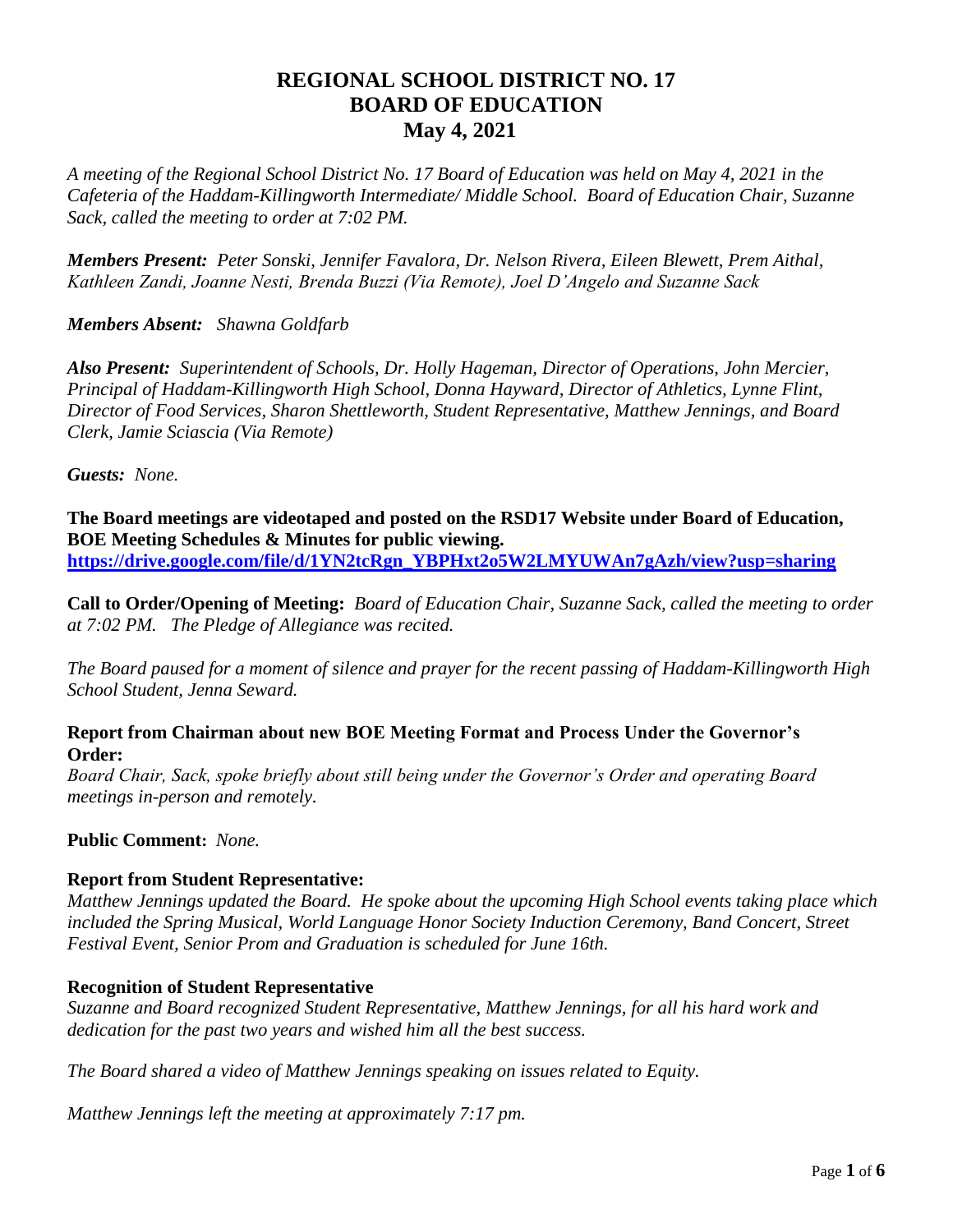*Joanne Nesti MOVED and Prem Aithal SECONDED a motion to move Agenda Item 8A, Update on Schools from the Superintendent, Status of Remote Learning for 2021-22 and Agenda Item 10A, Approval of Healthy Food Certification – Director of Food Services, Sharon Shettleworth up on the Agenda before Item 6.*

### **Update on Schools from the Superintendent A. Status of Remote Learning for 2021-22**

*Superintendent Dr. Hageman recognized Haddam-Killingworth Baseball Coach, Mark Brookes, who recently just won his 700th career win for him. Mark and his wife, Rae, couldn't be in attendance tonight. Director of Athletics, Lynne Flint, accepted a Certificate on his behalf.*

*Superintendent Dr. Hageman read this into the record:* 

*"Mark is in his 45th Season as our programs only Head Coach, 44 of those seasons have resulted in making the State Tournament and yesterday at Old Saybrook, the team won 2-0 in his 700th win. He is the second winningest coach in Connecticut State Baseball History, he has coached 1001 games, and won numerous Coach of the Year accolades. Players and fellow Coaches have deep respect for Mark, he coaches with integrity and dedication. He is a legend and a huge part of the strong foundation of HK."*

*Superintendent Dr. Hageman spoke about vaccines possibly becoming available to younger children soon and Covid cases being lower within the District. Further, she spoke about how the State is not extending the Mandate going forward on Remote Learning. Superintendent Dr. Hageman recommended to the Board that the District not offer it next Fall unless something changes.*

*Principal Donna Hayward and Lynne Flint left at approximately 7:31 p.m.*

### **New Business:**

## A. **Approval of Healthy Food Certification – Director of Food Services, Sharon Shettleworth**

*Prem Aithal MOVED and Joanne Nesti SECONDED a motion to approve participation in the Healthy Food Certification Program for the 2021-2022 school year. Pursuant to C.G.S. Section 10-215f, the Board of Education certifies that all food items offered for sale to students in the schools under its jurisdiction, and not exempted from the Connecticut Nutrition Standards published by the Connecticut State Department of Education, will comply with the Connecticut Nutrition Standards during the period of July 1, 2021, through June 30, 2022. This certification shall include all food offered for sale to students separately from reimbursable meals at all times and from all sources, including but not limited to school stores, vending machines, school cafeterias, culinary programs, and any fundraising activities on school premises sponsored by the school or non-school organizations and groups.* 

*Motion passed unanimously by a Show of Hands from all Board Members.*

*Eileen Blewett MOVED and Kathy Zandi SECONDED a motion to allow Food Exemptions to the Healthy Food option under HFC. The Board of Education will allow the sale to students of food items that do not meet the Connecticut Nutrition Standards provided that the following conditions are met: 1) the sale is in connection with an event occurring after the end of the regular school day or on the weekend; 2) the sale is at the location of the event; and 3) the food items are not sold from a vending machine or school store. An "event" is an occurrence that involves more than just a regularly scheduled practice, meeting, or extracurricular activity. For example, soccer games, school plays, and interscholastic debates are events but soccer practices, play rehearsals, and debate team meetings are not. The "regular school day" is the period*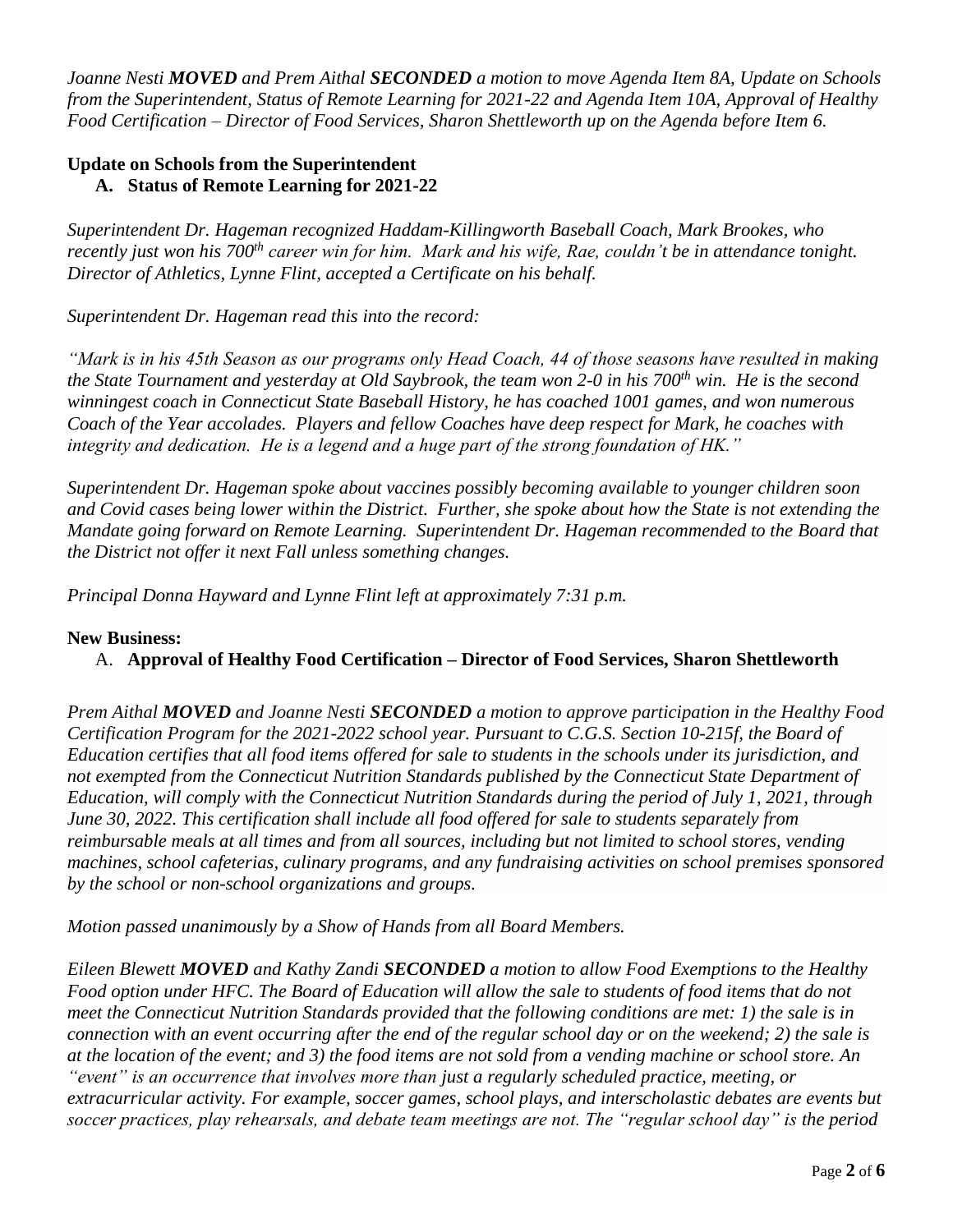*from midnight before to 30 minutes after the end of the official school day. "Location" means where the event is being held, and must be the same place as the food sales.*

*Motion passed unanimously by a Show of Hands from all Board Members.*

*Dr. Nelson Rivera MOVED and Prem Aithal SECONDED a motion to allow Beverage Exemptions under Section 10-221q of the Connecticut General Statutes. The Board of Education or governing authority will allow the sale to students of beverages not listed in Section 10-221q of the Connecticut General Statutes provided that the following conditions are met: 1) the sale is in connection with an event occurring after the end of the regular school day or on the weekend; 2) the sale is at the location of the event; and 3) the beverages are not sold from a vending machine or school store. An "event" is an occurrence that involves more than just a regularly scheduled practice, meeting or extracurricular activity. The "school day" is the period from midnight before to 30 minutes after the end of the official school day. "Location" means where the event is being held, and must be the same place as the beverage sales.* 

*Motion passed unanimously by a Show of Hands from all Board Members.*

## **Board Committee Reports and Future Meetings:**

### **A. Facilities Subcommittee**

 *Peter Sonski updated the Board. He spoke briefly about the RFP; interviewing 4 firms, and the Committee will make a recommendation shortly to the Board. The Public Building Committee has now completed the Field House project with the exception of some touch-up painting. Board Chair, Sack, thanked Peter Sonski and Committee, John Mercier, Donna Hayward, Lynne Flint and Rob Albert for all their hard work on this project.*

### **B. Finance Subcommittee**

*Eileen Blewett updated the Board. She spoke about End-of-Year Balances, One-Time Purchases, PO's, Revenue Adjustment, fully funding the Capital at 1%, and moving expenditures for the Pre-K Playground. Lastly, she spoke briefly about Covid related expenditures.* 

### **C. Policy Subcommittee**

*Joanne Nesti updated the Board. She spoke about continuing work with the 5000 Series and waiting for clarification regarding remote meetings.* 

### **D. Communications Subcommittee**

*No Report. Suzanne thanked the team for putting the Budget article in the Haddam-Killingworth Newspaper.*

## **E. Personnel and Evaluation Subcommittee**

*Suzanne Sack updated the Board. She spoke about how the Committee met and spoke about the Superintendent's Evaluation, and moving forward with the process.*

## **F. Strategic Planning Subcommittee**

*Prem Aithal updated the Board. He spoke about the possibility of working with an outside vendor to get more information regarding Strategic Planning.* 

## **Board Liaison Reports**

**A. Healthy Communities – Healthy Kids Council**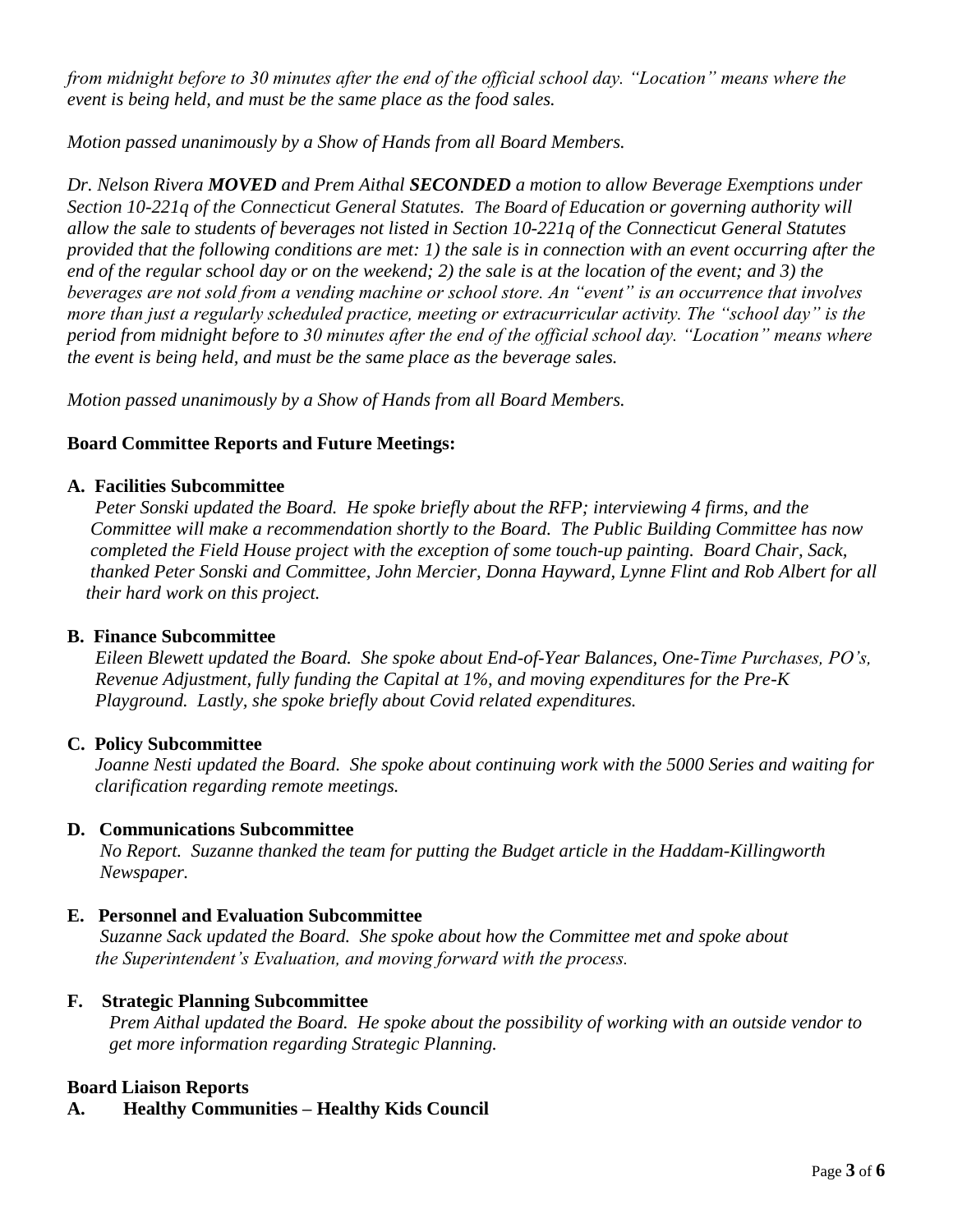*Jennifer Favalora updated the Board. She spoke about YFS partnered with the Diversity Committee with the Elijah Manning Workshop, working on a more interactive website, and spoke briefly on the mentoring program in the schools. Lastly, Jen spoke on how they purchased a Second Step Program at the Pre-K Level.*

#### **B. LEARN**

*Jennifer Favalora updated the Board. She spoke about how the meeting was centered around how different each District is and the different ways each school is using ESSER II money. Also, she spoke on how the Minority Teacher Residency Program is going to the State Level.*

#### **C. Park & Recreation**

*Peter Sonski updated the Board. He briefly spoke about Summer activities approaching.*

#### **D. Haddam Board of Selectmen**

*Jennifer Favalora updated the Board. She stated the Selectman are in discussion about the town Budget and is set to vote on it May 26, 2021.* 

#### **E. Killingworth Board of Selectmen**

*Kathy Zandi updated the Board. She stated the Selectman are in discussion about the town Budget. They continue to appreciate the monthly Board updates.*

#### **Old Business:**

#### **A. Policy 5152 - Policy Regarding Non-Discrimination of Students: Revision**

*Joanne Nesti updated the Board. She briefly spoke about some additional language that was added to the above policy.* 

*Joanne Nesti MOVED and Prem Aithal SECONDED a motion to approve Policy 5152 as presented with revisions.*

*Motion passed unanimously by a 10-0-0 Voice Vote.*

| Kathleen Zandi YES              |            |     | Shawna Goldfarb Absent |            |     |   |
|---------------------------------|------------|-----|------------------------|------------|-----|---|
| Peter Sonski                    | <b>YES</b> |     | Jennifer Favalora YES  |            | NO. |   |
| Dr. Nelson Rivera YES $\sqrt{}$ |            | NO. | Joel D'Angelo          | YES        | NO. | A |
| Eileen Blewett                  | YES        | NO. | Brenda Buzzi           | <b>YES</b> | NO. |   |
| Joanne Nesti                    | YES        | NO  | Prem Aithal            | YES        | NO. |   |
| Suzanne Sack                    | YES        | NO. |                        |            |     |   |

| Shawna Goldfarb Absent |     |     |  |
|------------------------|-----|-----|--|
| Jennifer Favalora YES  |     | NO. |  |
| Joel D'Angelo          | YES | NО  |  |
| Brenda Buzzi           | YES | NΩ  |  |
| Prem Aithal            | YES | NO  |  |

#### **B. SSA Contract Approval\***

*Board Chair, Sack, updated the Board. She brought the SSA Contract to the Board for Approval. A brief discussion took place on unused sick days.* 

*Eileen Blewett MOVED and Kathy Zandi SECONDED a motion to approve the SSA Contract as posted.*

*Motion passed by a 9-0-1 Voice Vote.*

| Kathleen Zandi                    | YES $\sqrt{ }$ | NO. | Shawna Goldfarb Absent                 |  |
|-----------------------------------|----------------|-----|----------------------------------------|--|
| Peter Sonski                      | YES $\sqrt{ }$ | NO. | Jennifer Favalora YES $\sqrt{}$<br>NO. |  |
| Dr. Nelson Rivera YES $\sqrt{NQ}$ |                |     | Joel D'Angelo<br>YES $\vee$ NO         |  |

| Shawna Goldfarb Absent                    |  |  |
|-------------------------------------------|--|--|
| Jennifer Favalora YES $\sqrt{N}$ NO       |  |  |
| $\text{I}$ oel D'Angelo YES $\sqrt{N}$ NO |  |  |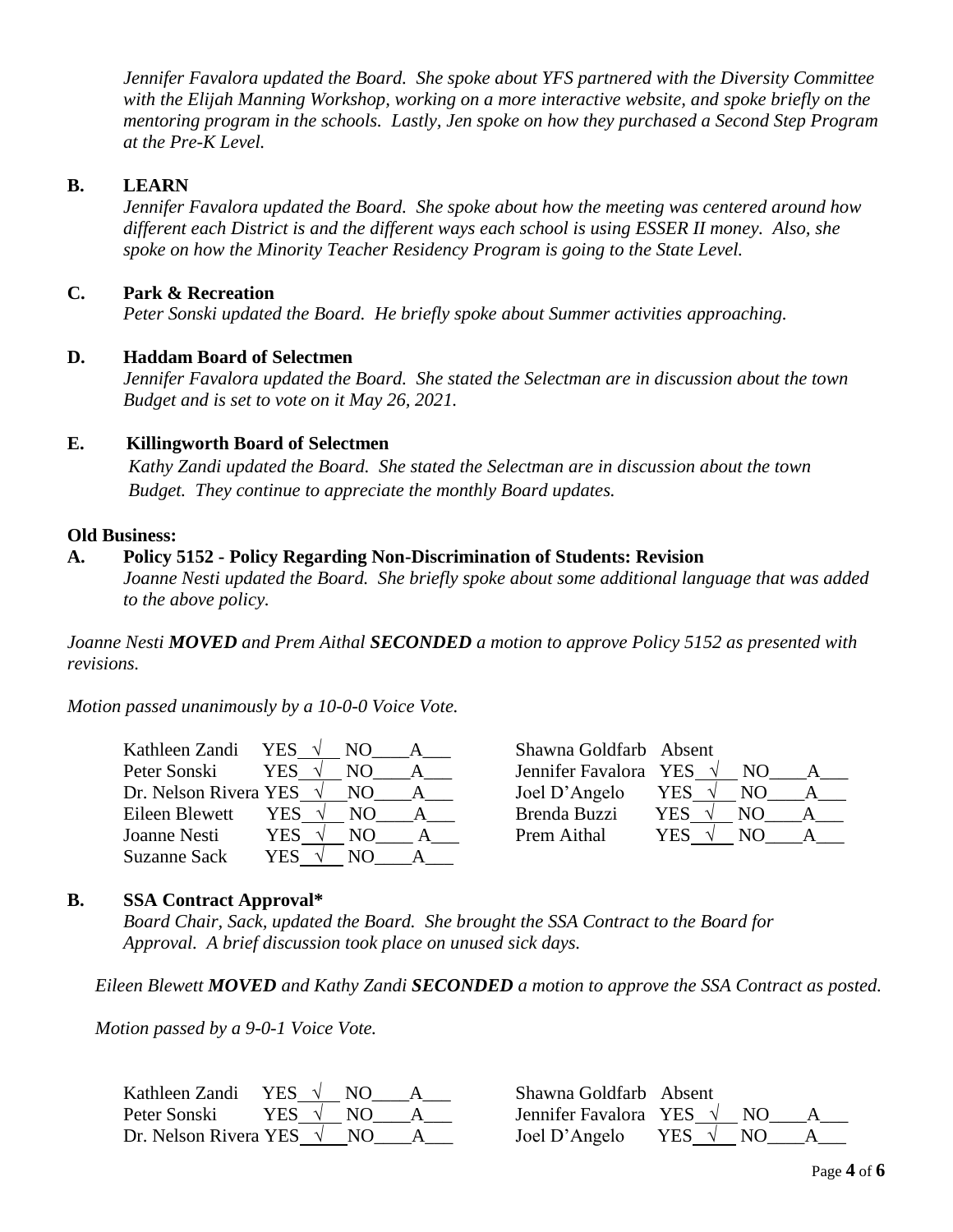| Eileen Blewett | VFS -<br>N <sub>O</sub> | Brenda Buzzi | <b>YES</b> | $N\Omega$ |  |
|----------------|-------------------------|--------------|------------|-----------|--|
| Joanne Nesti   | YES .<br>NΩ             | Prem Aithal  | <b>YES</b> | NO        |  |
| Suzanne Sack   | YES.                    |              |            |           |  |

**2021-22 Capital Plan Expenditure Approval-Director of Operations, John Mercier**

*John Mercier update the Board and presented the 2021-22 RSD17 Capital Expenditures*

*Joanne Nesti MOVED and Dr. Nelson Rivera SECONDED a motion to approve the 2021-22 Capital Plan Expenditure as presented.*

*Joanne Nesti AMENDED and Dr. Nelson Rivera SECONDED the motion to approve the 2021-22 Capital Plan Expenditure as presented not to exceed \$400,000.*

*Motion passed unanimously by a 10-0-0 Voice Vote.*

| Kathleen Zandi        | YES<br>NO.  | Shawna Goldfarb Absent |            |
|-----------------------|-------------|------------------------|------------|
| Peter Sonski          | <b>YES</b>  | Jennifer Favalora YES  |            |
| Dr. Nelson Rivera YES | NO.         | Joel D'Angelo          | YES<br>NO. |
| Eileen Blewett        | YES<br>NO.  | Brenda Buzzi           | YES<br>N() |
| Joanne Nesti          | YES.<br>NO. | Prem Aithal            | YES        |
| <b>Suzanne Sack</b>   | YES         |                        |            |

*John Mercier will update the Board if the projects go over \$360,000.*

### **Consent Agenda:**

- **A. Approval of Minutes for the March 2, 2021 Board of Education – Special Meeting (Super's Presentation)**
- **B. Approval of Minutes for the March 2, 2021 Board of Education – Meeting**
- **C. Approval of Minutes for the March 4, 2021 Board of Education – Special Meeting (Joint)**
- **D. Approval of Minutes for the March 4, 2021 Board of Education – Special Meeting Budget Workshop)**
- **E. Approval of Minutes for the March 9, 2021 Board of Education – Special Meeting (Budget Workshop)**
- **F. Approval of Minutes for the March 16, 2021 Board of Education – Special Meeting**
- **G. Approval of Minutes for the March 16, 2021 Board of Education – Special Meeting (Com Input)**
- **H. Approval of Minutes for the March 16, 2021 Board of Education – Special Meeting (Budget Workshop)**
- **I. Approval of Minutes for the March 30, 2021 Board of Education – Special Meeting**
- **J. Approval of Minutes for the March 30, 2021 Board of Education – Special Meeting (Budget Workshop)**
- **K. Approval of Minutes for the April 6, 2021 Board of Education – Special Meeting (Annual Hearing)**
- **L. Approval of Minutes for the April 9, 2021 Board of Education – Special Meeting**
- **M. Approval of Minutes for the April 9, 2021 Board of Education - Special Meeting**
- **N. Approval of Minutes for the April 20, 2021 Board of Education – Education Session Meeting**
- **O. Personnel Report**
- **P. Enrollment Report**
- **Q. Approval of a donation in the amount of \$140.00 from Rochester Institute of Technology/PLTW to**